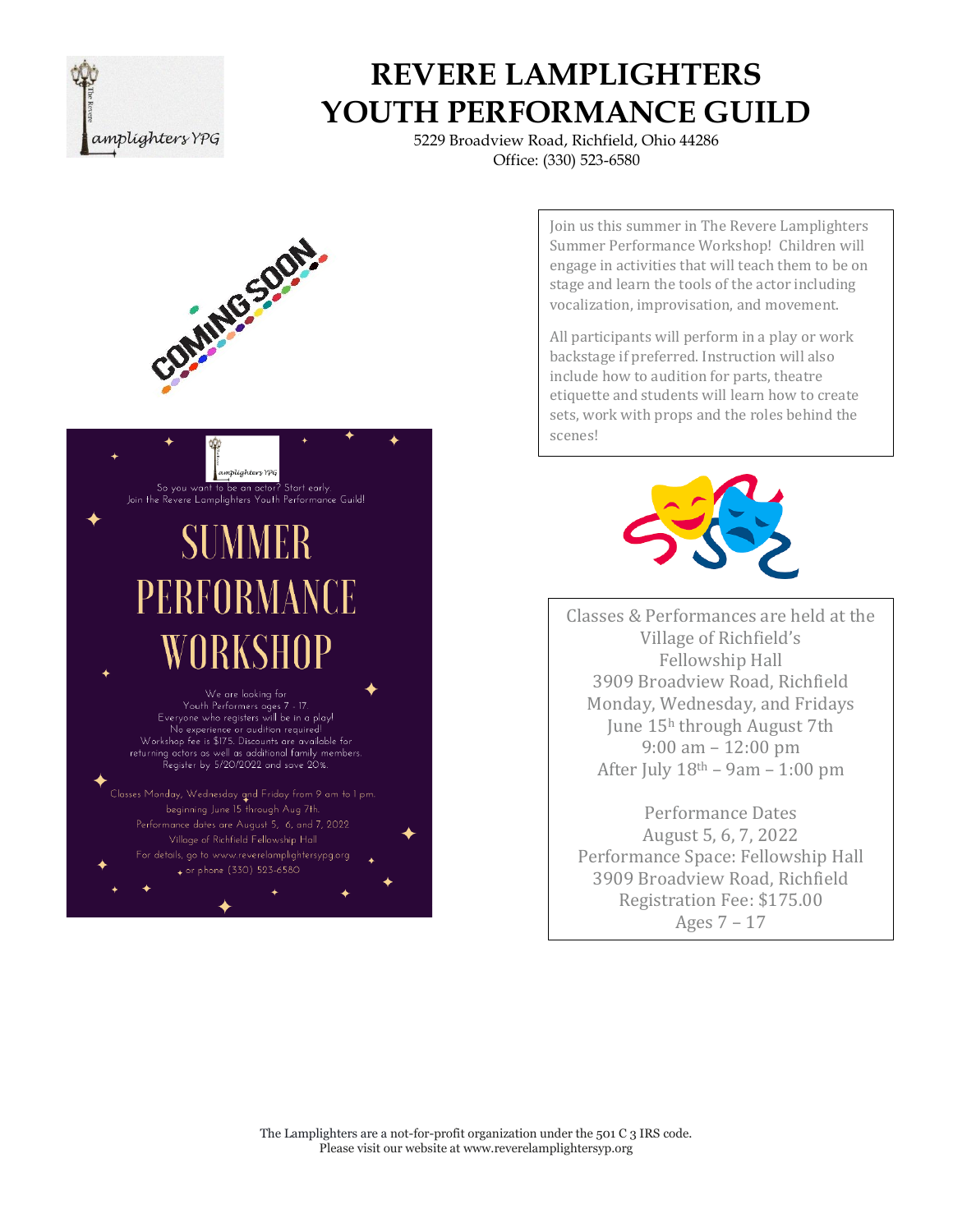

5229 Broadview Road, Richfield, Ohio 44286 Office: (330) 523-6580

| Please use a new form for additional family members               |  |  |  |  |  |  |
|-------------------------------------------------------------------|--|--|--|--|--|--|
|                                                                   |  |  |  |  |  |  |
|                                                                   |  |  |  |  |  |  |
|                                                                   |  |  |  |  |  |  |
|                                                                   |  |  |  |  |  |  |
|                                                                   |  |  |  |  |  |  |
|                                                                   |  |  |  |  |  |  |
| Emergency Contact information (different from caregiver please!): |  |  |  |  |  |  |
|                                                                   |  |  |  |  |  |  |
| Child's Theater Experience (if no experience, that's okay!):      |  |  |  |  |  |  |

RLYPG Registrant Agreements:

• Please note that while no previous theater experience is necessary. RLYPG requires that the child have an interest in being involved in the workshop! The workshop will create a supportive and safe environment for the child to try something new; we only ask that they come willing to try and willing to say "Yes!"

• Each child should bring their own snack and beverage. Everyone should wear comfortable clothes that allow them to sit, lay and roll on the floor, as well as socks, tennis shoes. No flip flops please! Please label all belongings with your child's name.

|                                                                                                           | Date: |  |  |  |  |  |  |  |
|-----------------------------------------------------------------------------------------------------------|-------|--|--|--|--|--|--|--|
| Payment Information:                                                                                      |       |  |  |  |  |  |  |  |
| [ ] Enclosed is my check, payable to The Revere Lamplighters for \$                                       |       |  |  |  |  |  |  |  |
| [] Credit Card: Visa or MC accepted through Square®. Fees apply. You may call with your credit card info. |       |  |  |  |  |  |  |  |
|                                                                                                           |       |  |  |  |  |  |  |  |

The Lamplighters are a not-for-profit organization under the 501 C 3 IRS code. Please visit our website at www.reverelamplightersyp.org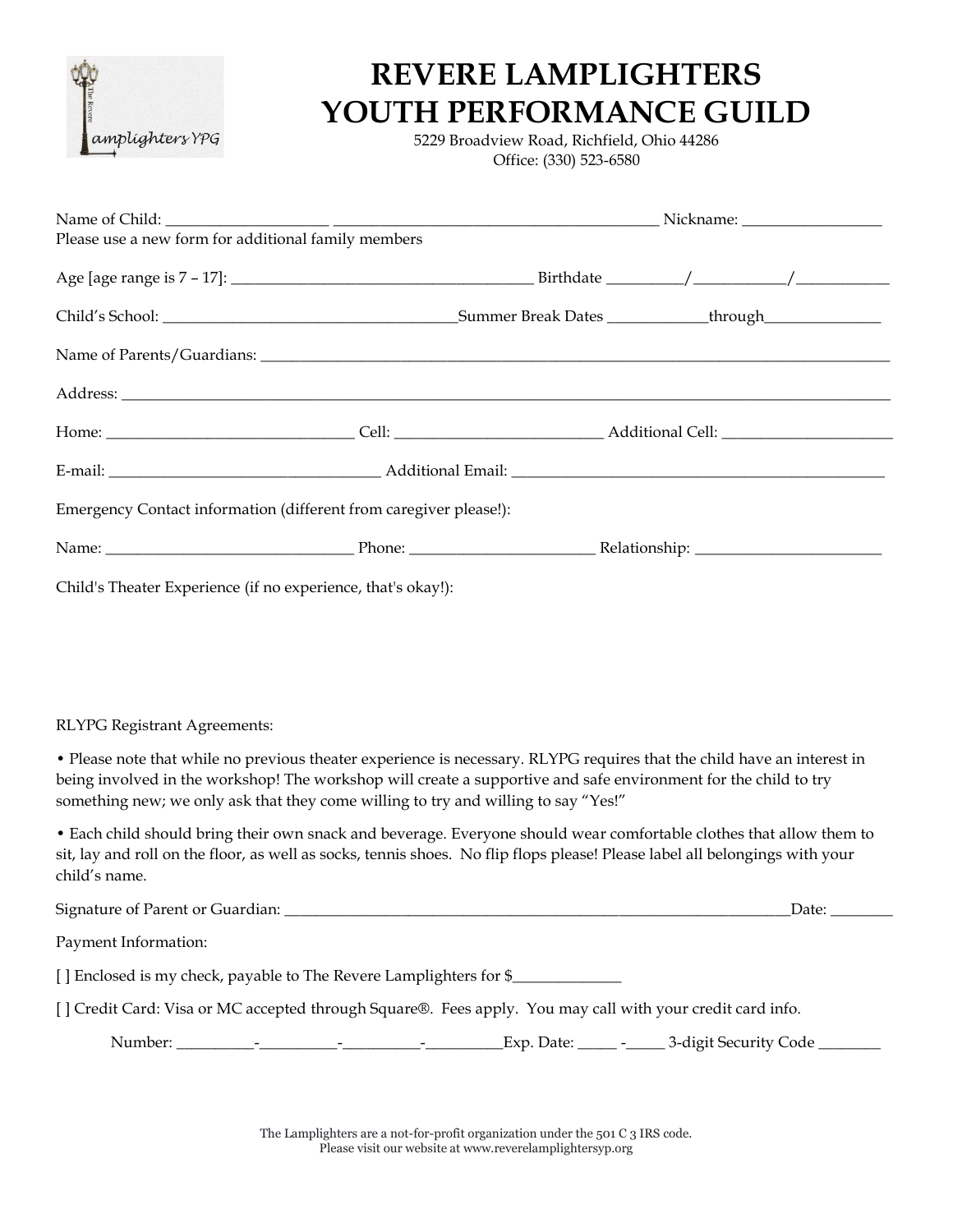

5229 Broadview Road, Richfield, Ohio 44286 Office: (330) 523-6580

| Medical Release Form (Only fill out once per year)                                                             |  |  |  |  |  |  |  |  |       |  |         |  |
|----------------------------------------------------------------------------------------------------------------|--|--|--|--|--|--|--|--|-------|--|---------|--|
| Child's Name:                                                                                                  |  |  |  |  |  |  |  |  |       |  |         |  |
| Date of Birth:                                                                                                 |  |  |  |  |  |  |  |  | Male: |  | Female: |  |
| Please list any allergies or<br>other medical conditions we<br>should be aware of:                             |  |  |  |  |  |  |  |  |       |  |         |  |
| Phone:<br><b>Emergency Contact:</b>                                                                            |  |  |  |  |  |  |  |  |       |  |         |  |
| Name(s) of person who may pick my child up after class/performance with Valid<br>Driver's License:<br>1.<br>2. |  |  |  |  |  |  |  |  |       |  |         |  |
| Parent's or Guardian's<br>Name:                                                                                |  |  |  |  |  |  |  |  |       |  |         |  |
| Address:                                                                                                       |  |  |  |  |  |  |  |  |       |  |         |  |
| City ST ZIP<br>Code:                                                                                           |  |  |  |  |  |  |  |  |       |  |         |  |
| Home Phone:                                                                                                    |  |  |  |  |  |  |  |  |       |  |         |  |
| Cell Phone:                                                                                                    |  |  |  |  |  |  |  |  |       |  |         |  |
| E-Mail<br>Address:                                                                                             |  |  |  |  |  |  |  |  |       |  |         |  |

#### \*\*\*\*\*\*\*

We understand that medical information about you and your child's health is personal, and we are committed to protecting it. A record of this document created and maintained will be on file in case of emergency with The Lamplighters. We are required by law to make sure that medical information that identifies your child is kept private and pledge to do so.